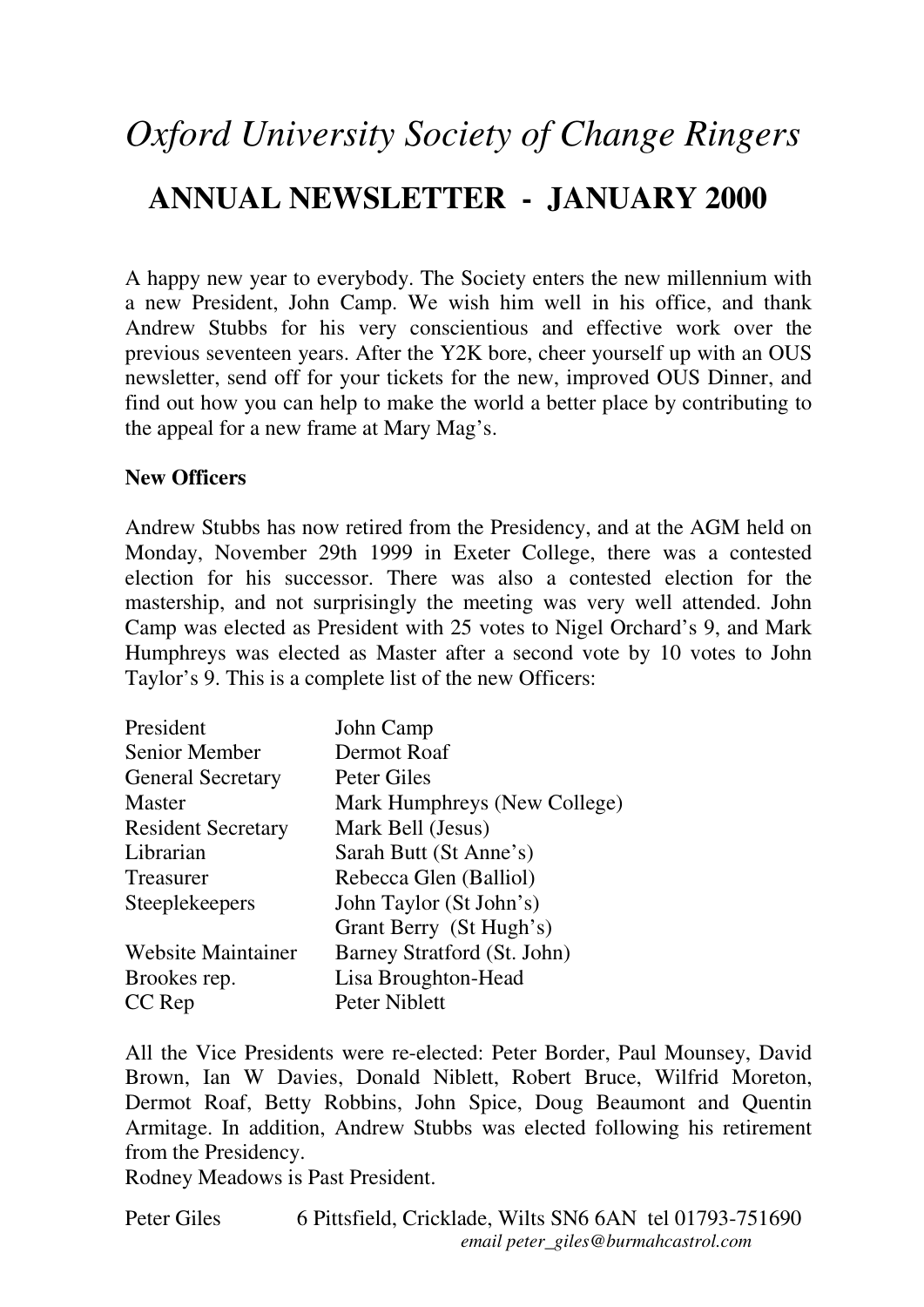# **2000 Annual Dinner**

Last year's newsletter appealed for opinions on the Dinner and its future. This proved opportune, as the Dinner the next month suffered various problems both with the food and with the other arrangements. A Dinner committee was formed to investigate the possibility of improvements. The conclusions were that whilst a change of date to a more seasonable time of the year was in itself desirable, the nature of the ringing calendar with its fixed dinners and events made it inadvisable to move from our accustomed slot unless we really had to; and a location in central Oxford remains essential to the character of the whole weekend. We have arranged this year's Dinner at Rhodes House, which is the next best thing to a college dinner, and remains central while letting us use outside caterers.

The provisional menu is:

- Warm salad of wild mushrooms. A selection of breads.
- Rack of Lamb with a Herb Crumble and a Shrewsbury Sauce (Vegetarian alternative: Spinach and Cheese Pie) Selection of Fresh Vegetables
- Chocolate Truffle Torte with a Fruit Coulis
- Cheese and Biscuits with Celery and Grapes
- Coffee and Tea with Mints

The price per head is £35, or £30 non-drinking. There will be a bar on the premises.

Rhodes House was built by the Rhodes Trust in 1928, and should be of architectural interest. Its design, by Herbert Baker, resembles an H-shaped Cotswold mansion, with a copper-domed rotunda set between the two north wings. From the rotunda, one moves into an ante-room and then the Milner hall, which has a gallery and an apse. The dome of the rotunda is crowned by a zimbabwe bird. The war memorial includes the name of von Trott.

Friday evening drinking will be in the upstairs room of the Folly Bridge, and Sunday morning coffee in Merton hall.

To help the organisers, please order your tickets using the form which accompanies this newsletter.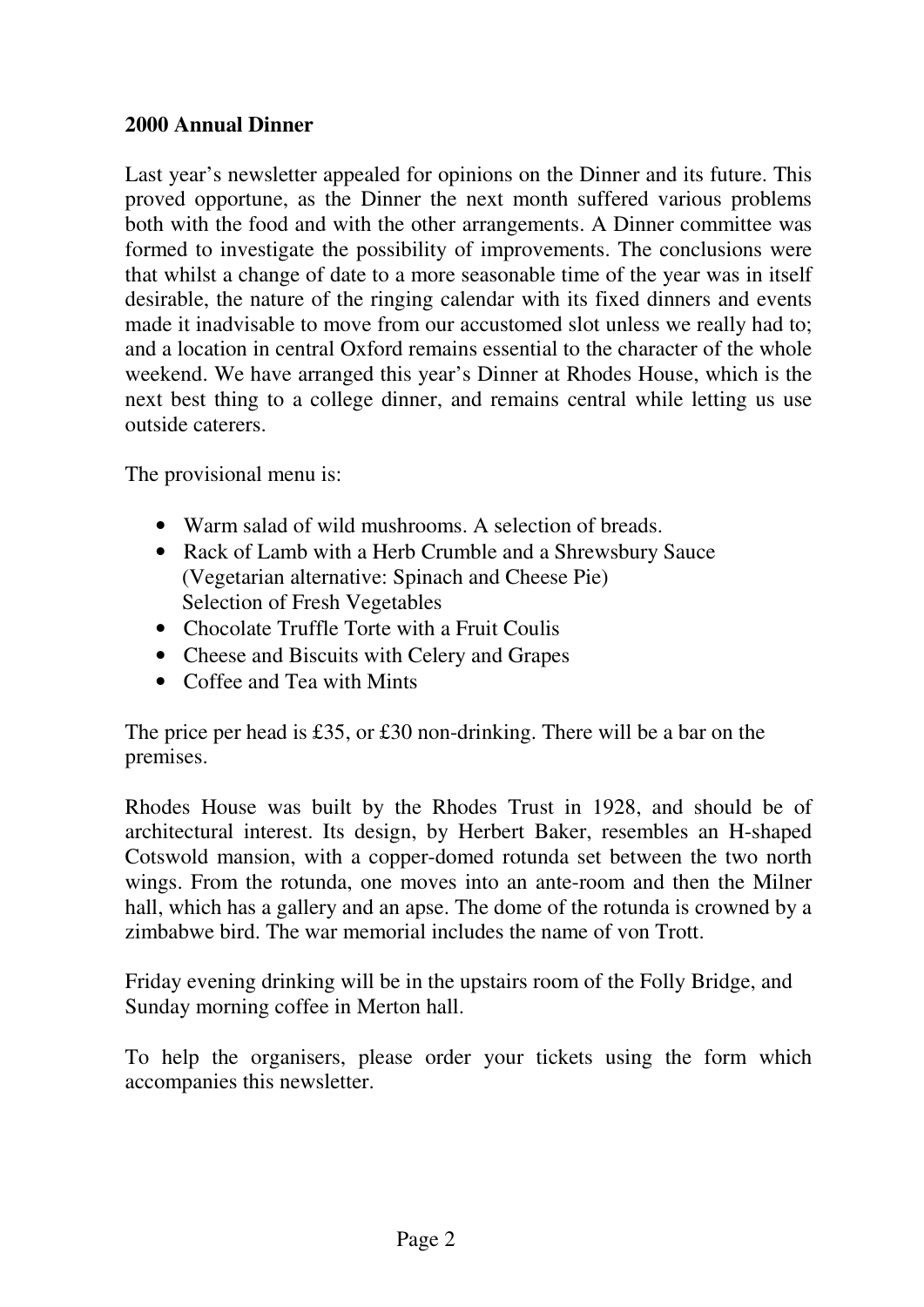# **From the President**

The AGM in 1999 saw the first ever contested election for the post of president of the OUS. I am very honoured to have been elected. Let me say at once that I acknowledge the strong views of those who preferred another candidate. I hope to be able to reassure them. There is now a maximum term of office for a president and I am conscious that there are others who have a strong claim to the post.

Andrew Stubbs, who stood down after 17 years in office, has been a conscientious and active president. He has earned the sincere thanks of the society. The dinner, which I hope you will all make a big effort to attend, will be the occasion for expressing those thanks to him personally.

# **Life Members**

The following have become Life Members:

|                           | Dr Robert Sherlaw Johnson (retired fellow of Worcester) |
|---------------------------|---------------------------------------------------------|
| Duncan M McBurnie         | Exeter (1996-1999)                                      |
| Fiona M Anderson          | Pembroke, (1995-1999)                                   |
| <b>Barney J Stratford</b> | St John's (1996-1999)                                   |
| Philip W Livermore        | Exeter (1996-1999)                                      |

# **Meeting Dates in 2000**

The Society's business meetings are held on Mondays, and take place in the Quarrell Room in Exeter.

TGM dates - the first Monday in term. Jan 17th, May 1st, Oct 9th. AGM date - Monday, Nov 27th.

(If you think that eighth week is getting earlier every year, so does the landlord in the KA. This year he was complaining about undergraduates coming in drunk from their Christmas dinners in college before it was even December!)

# **Bell Restoration Fund**

Mark Shepherd and Alex Byrne have been re-elected as 'Independent Examiners' 95% of the fund as at the Michaelmas TGM will be given to the new Mary Mag project.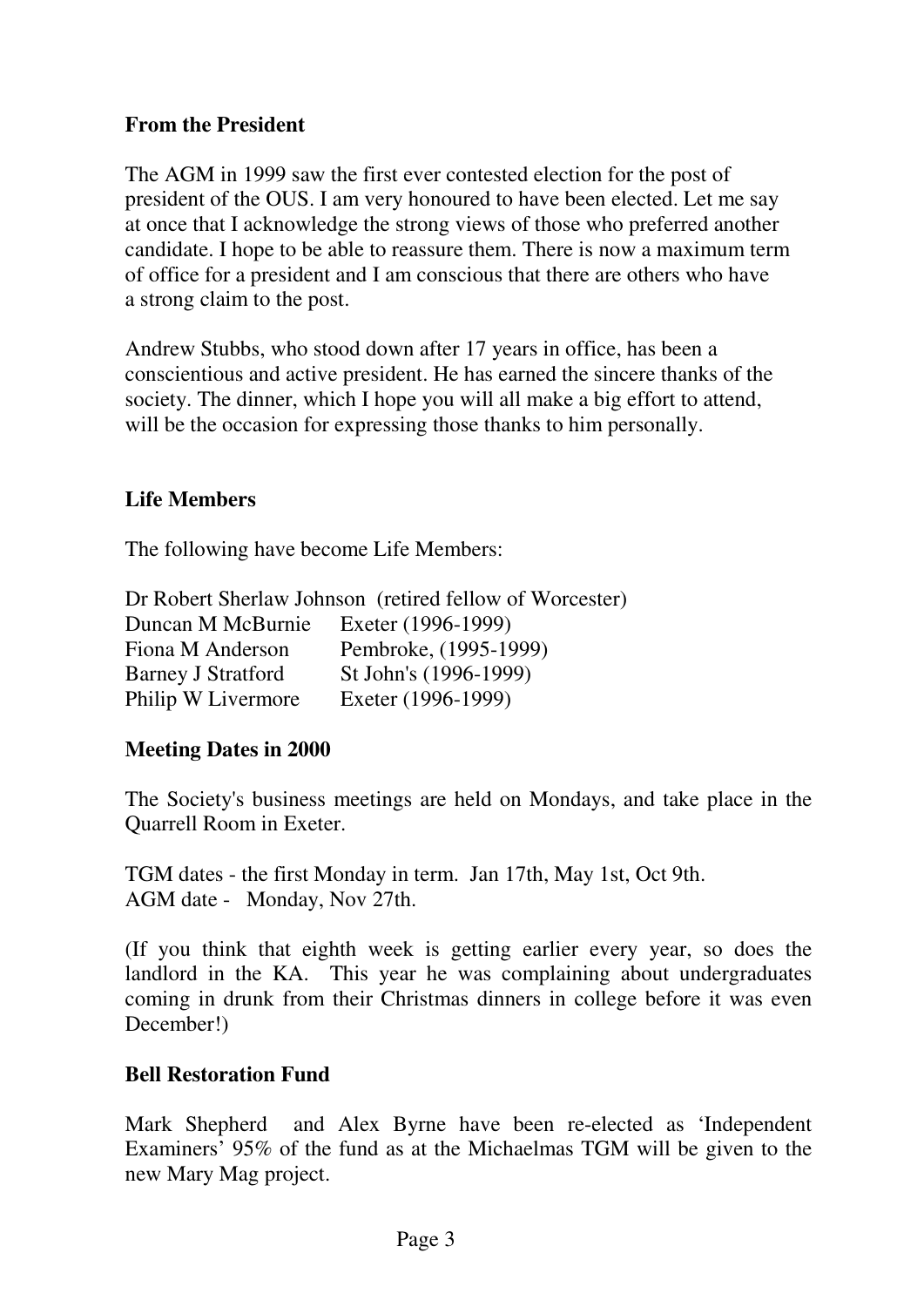### **The Annual Tour**

The 2000 Tour will be based in Liverpool. The organiser is Mark Humphreys of New College, email: mark @ marknvic.freeisp.co.uk, 13J Bradmore Road OXFORD OX2 6QP. Tel: 01865 513016, Mobile: 07801 711337. Arrangements are well in hand, but please note that because Easter is exceptionally late this year, the tour has been shifted back by a fortnight and begins on Sunday April 9<sup>th</sup>.

## **Address List**

The Address List is available on request electronically, on paper or via diskette. The following 24 members are still lost: Catherine Bannister, Sarah Bates, Paul Crane, Rosemary Clark, Robert Galloway, Andre Gren, Sally Hawksworth, Luke Heaton, Lance Hewson, Anne Lambert, John S Leonard, Andrew Loveland, Jeremy McCabe, Melanie Milan, James Mumford, David Newman, Colin Parker, Nigel Sheppard, Richard Tapper, C Turnbull, Sarah Vicary, AJ Vincent, Gill Wilce and Richard M Wilson.

#### **Newsletter Account**

The cost of printing and posting this Newsletter will be about £160. The Newsletter account will stand at about £810 after this letter has been sent. I thank Jean Pailing, Wilf Moreton, Bill Gibbons and David Bennett for their contributions. If you wish to contribute, please make your cheque payable to `Mr P Giles` or `Post Office Counters`.

The newsletters for 1997 and 1998 have been included on the OUS website, and this and its successors will be joining it. If you would be happy to read it there and save the society some money, please let me know.

# **Society Ties**

Thirty still remain, for just three pounds each. Why not order one at the same time as that copy of the History you never got round to buying?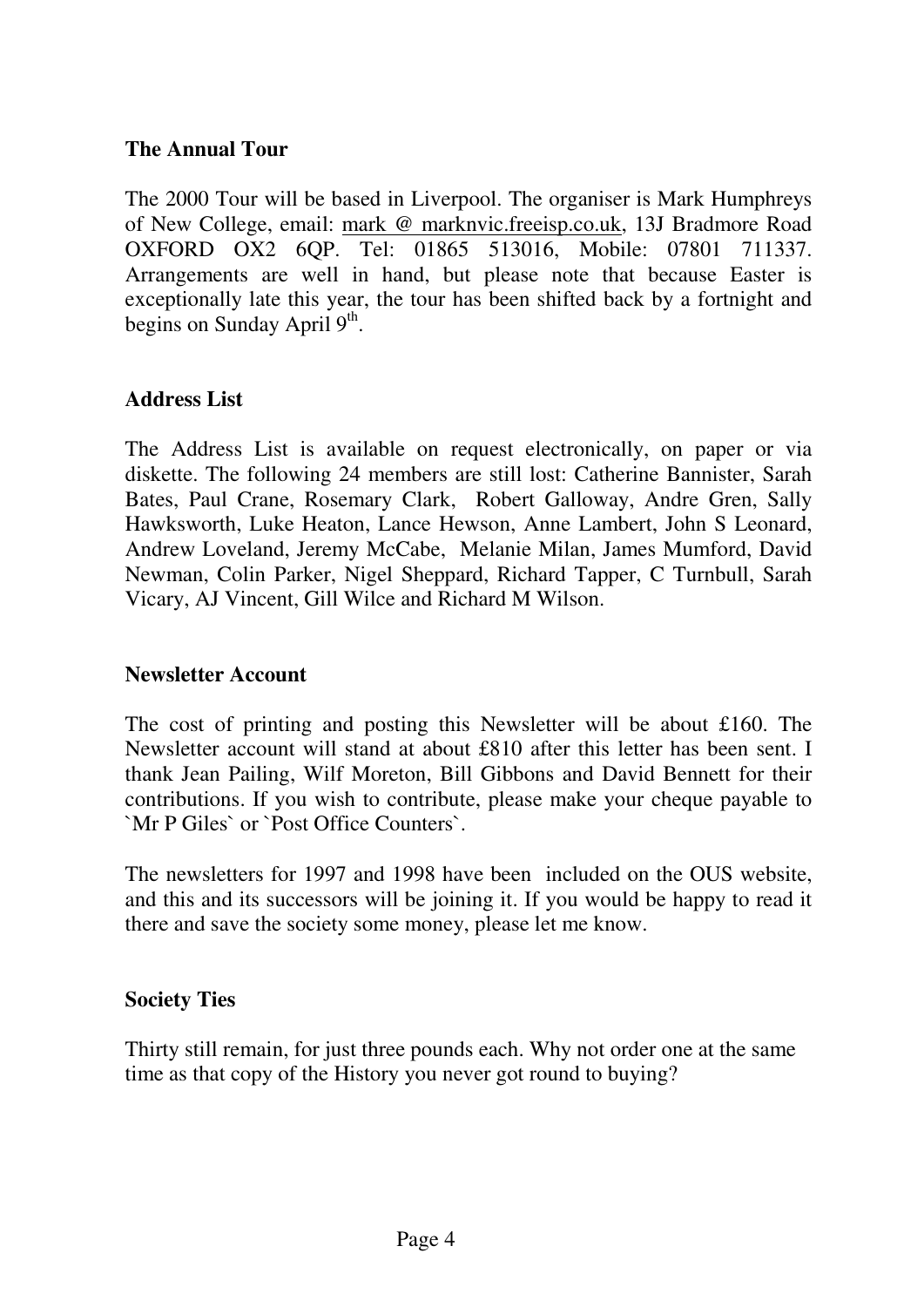# **The Society's History**

Sales have now reached 226. Another 30 or 40 sales are needed to break even, and then it all goes to the BRF. Copies now come with a free index compiled by John Lonsbrough.

. Please support this project, help to liquidate the remaining debt and boost the BRF by sending a cheque for £30.00 per copy (incl. postage and package), made out to 'OUSCR History', to the general secretary.

## **History Errata and Addenda**

#### *from Peter Robbins:*

*p.37* the dedication of Drayton church is St Peter.

 $p.47$  the all-clerical peal was rung on Oct  $2<sup>nd</sup>$  1882, according to Clerical Guild records, not in February.

*p.398* EV Cox was secretary to the Clerical Guild until 1952. C Carew Cox (a Durham man) was the one who succeeded Canon Coleridge as President of the CC in 1946.

#### **Another Summer Meeting?**

*John Spice writes:* 

Three years ago we held a very successful summer reunion, which appealed particularly to those non-residents who for one reason or another do not feel inclined to attend either the Dinner or the Easter tour.

It has been suggested that now is the time to hold another such occasion – probably in May. Before we make definite arrangements, it seems sensible to find out how many non-residents would be likely to come. So if you would be interested, please drop a line to Peter Giles WITHOUT DELAY.

If Peter is not assured of sufficient support by the end of January, he will not go ahead. So if you want a summer gathering, write at once!

#### **New College reunion**

John Spice would like another reunion of New College members, with ringing (and we hope SCR tea!) at the college. A Saturday – or maybe a Sunday – in September seems a sensible date to look at. Would any NC members interested please contact Peter Giles before Easter, with dates.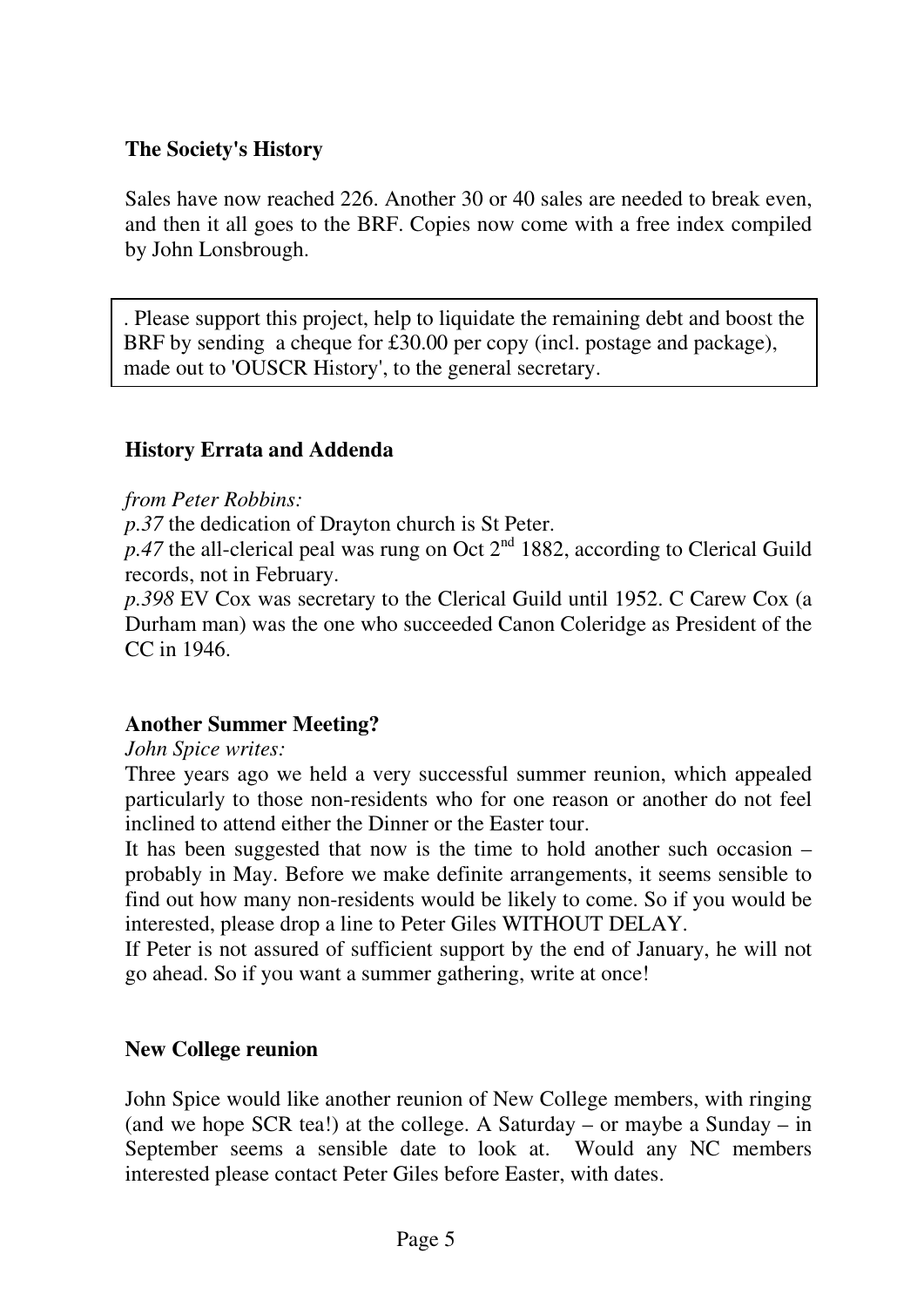# **Mary Magdalen Appeal**

*Stephen Ivin writes:* 

## WHAT ARE WE SCHEMING FOR?

A wonderful opportunity has presented itself to replace the 1874 timber frame and supporting timbers. The west end of the church is to be re-developed, and as a first step the organ has been completely removed, leaving clear access to the tower for the next few months.

Ever since the re-hanging work in 1987 and the 'Taylorising' of the back six bells in 1990 it has been uncomfortably obvious that the acoustic in the ringing chamber posed problems that only a root-and-branch approach could solve. The main problem lies in the way in which the timber frame is mounted on the ringing chamber ceiling, which results in the transmission of a great deal of mechanical noise into the ringing chamber. The short draft between ringing chamber and bells also means that sound reduction is very important. Ad hoc attempts to reduce the sound have been moderately successful, but an unfortunate side-effect is that the bell sounds have been reduced while the mechanical noise has not. A satisfactory solution requires a frame mounted in the tower completely independently of the ringing chamber ceiling, which in turn would be re-constructed with acoustic improvements as the top priority.

While the 1874 frame improved by recent additions is not in a terminal state, it does not meet modern requirements for stability, and the 'go' of the bells is therefore limited to acceptable rather than good or excellent. In addition, it is not a practicable proposition to re-build it on an independent foundation. A new metal frame is the preferred alternative for practical reasons, and it would also mean that no further expense would be required for several generations to come. The bell fittings all originate from 1973 or later, with the exception of the wheels, and are mostly suitable for re-use, provided that the new frame is designed around them - that is to say in terms of headstock lengths and wheel diameters. (If funds allow, it would be worthwhile to replace the headstocks on the three trebles with a more satisfactory pattern - say  $\pounds1,000$ .)

The Diocesan Advisory Committee has given approval for a Faculty application to install a new metal frame and a new ringing chamber ceiling, subject to a proviso that the ceiling timbers, end posts and corbels be retained if possible. While this complicates the design problem of getting a good rope circle, it may be possible to satisfy it, without jeopardizing the target of acoustic improvements.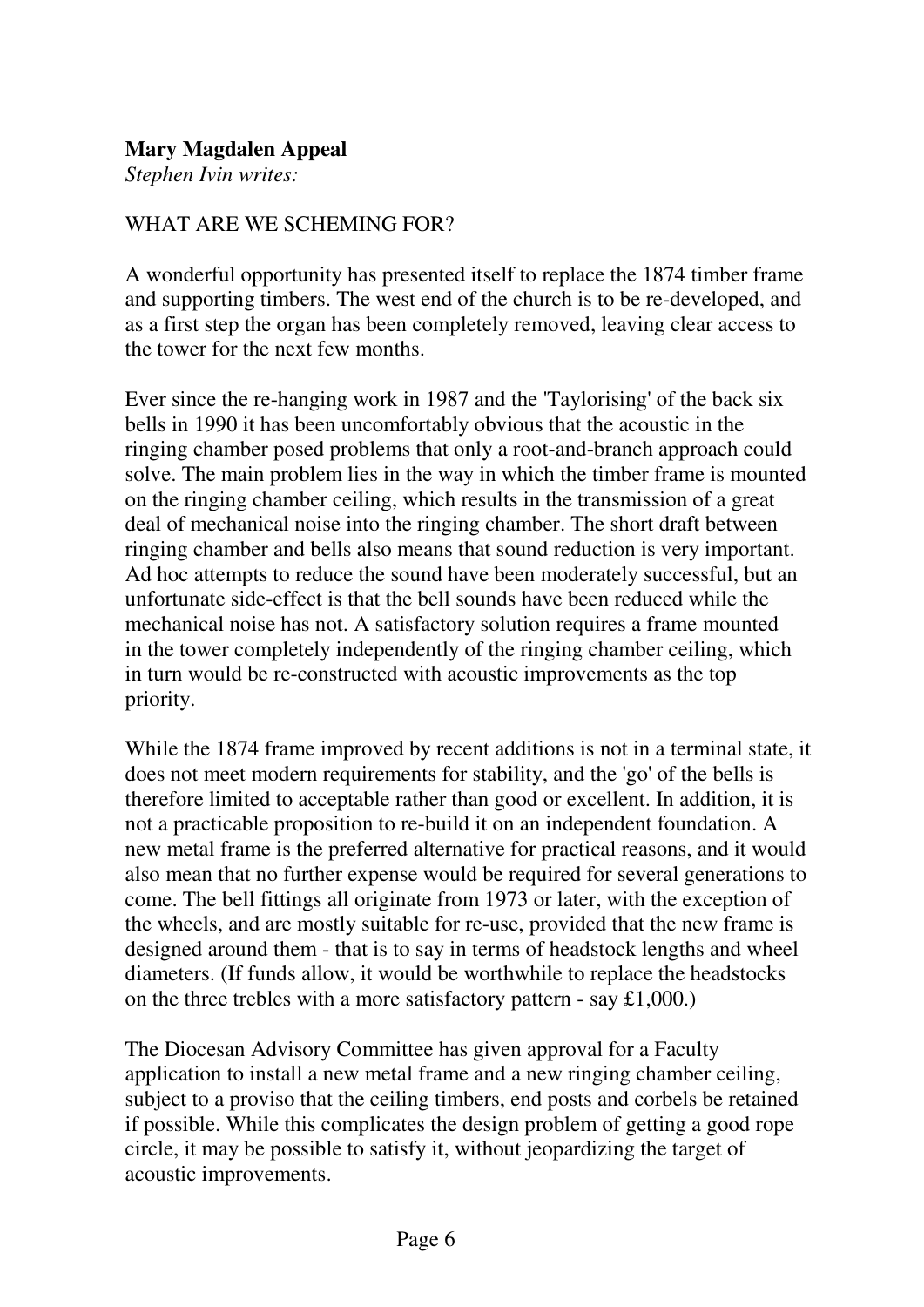# CAN WE FUND IT?

To have a new frame of conventional pattern installed would cost at least £24,000.However by using our reservoir of voluntary labour, and having the new frame fabricated from steel bar (both of which were successful at St Thos) the cost can be reduced to an absolute maximum of £8,000, and possibly a good deal less. It is not possible to be more precise until a certain amount of dismantling has been done.

The current (Dec 6th) financial position is that our Bell Fund has grown by stealth in recent years to £2,100 - a major contributory factor being a levy on peal attempts at Mary Mags of £1 per rope - and at the TGM in October it was resolved that 95% of this be made available should this project materialise. In addition, our principal benefactor at St Thos, Roger Abbott, leads the queue this time (amount not yet specified). A big boost has been received from Robin Pittman, who has returned to active ringing in recent years, and, having missed our earlier fund-raising, has sent a cheque for £1,000. I gather that the Oxford Society may be asked to consider making a grant when they meet in January, and there is a sporting chance that our good friend Leslie Plummer (secretary of the MM Restoration & Development Trust) will get the Oxfordshire Historic Churches Trust to unbelt to the extent of perhaps £1,000 - they meet in February. Thus at present we can see a sum of around £4,000 or a bit more being available so far.

Our efforts at St Thos (augmentation & recasting) succeeded on the basis of twelve donations of £400 upwards. While some of these generous folk will no doubt come forward again, it would be gratifying if the load could be more widely spread this time.

Please apply to Peter Giles for covenant and Gift Aid forms. Peter will also be happy to receive any cheques etc, but of course covenanting gives the advantage that we get the tax back. The financial side of the appeal will be handled by Leslie Plummer of the Mary Mag Trust as part of the church's much bigger Millennium appeal, and Peter will be funnelling all the documents for the bells work through Stephen Ivin to ensure it goes where intended.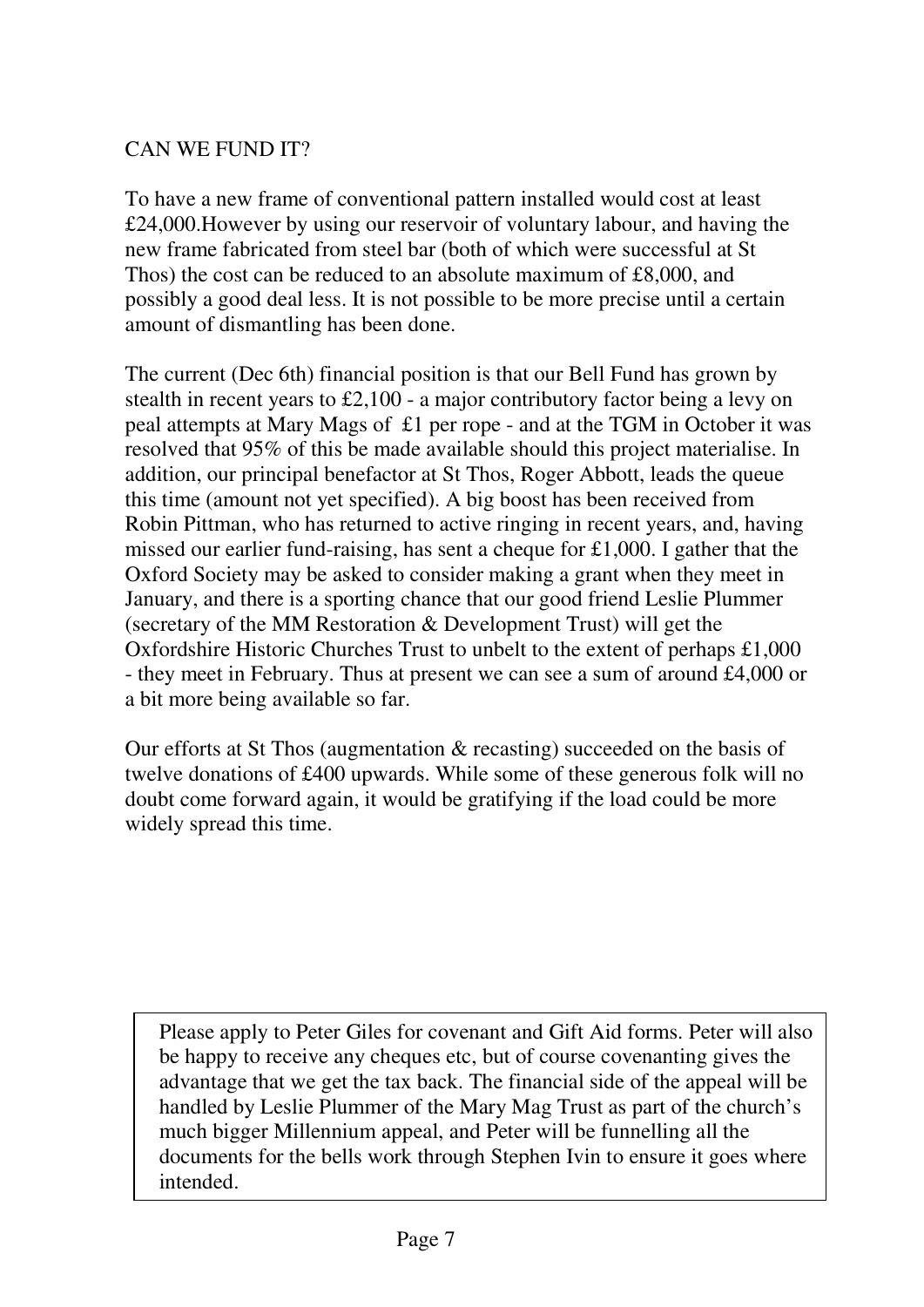# **Members` News**

**John Lonsbrough** has kindly revised the index to History. **Wilf Moreton** has been able to supply Richard Clement's address, as he sees the family every Easter on the Hereford course. **Julie Sheard** is now living in Prague, and hasn't rung for ten years. **Peter Robbins** is investigating the history of the early years of the Clerical Guild. **John Pusey**'s wife Julie died on April 25<sup>th</sup>, unexpectedly, although her health had been deteriorating for some years. She was not a ringer. **Jim Pailing** is now suffering from the same degenerative disease as Dudley Moore. His eyes and coordination are badly affected, leading inevitably to a diminished quality of life. He can no longer ring, but can at least still attend practice night.

**Bill Gibbons** now sees Ewart and Julia Edge frequently, as they live nearby. His ringing has had to be somewhat curtailed this year due to the onset of severe and permanent osteo-arthritis in his right shoulder – caused by teaching recruits to ring for the Millennium. Tower bell peals are out, and handbell peals down to once a fortnight. He also claims that having just finished War and Peace when Churchill announced the invasion of Russia, he accurately prophesied the end of the war! He has also kindly made a donation to the newsletter fund in gratitude for John Spice giving him Bill Leese's copy of the History and Art.

Jim Cook and Ewart Edge write that **Phyllis Marshall** (nee Holborn) died in Feb 1998. She had not done much ringing in the last few years before her illness, but had been a very keen golfer, being Ladies' Captain of her club**.** She had remarried very shortly before her death. She learnt to ring with the OUS, and while living in Chesterfield rang at Clay Cross and Bolsover.

Peter Wright pays this tribute to his late wife: **Kate Wright** (nee Higgins, LMH 1944-48) died of cancer on Jan  $1<sup>st</sup>$  1999, aged 72 years, after a short illness, being diagnosed in September as having the disease. She learned to ring in her first year at Oxford and met Peter (already a ringer) in the belfry of May Mag on his first Sunday in Oxford. They became close friends, and sat together in the same classes in the Physics School, graduating together in 1948. Kate stayed on in Oxford as Assistant Curator in the Museum of the History of Science in the Old Ashmolean, and as a senior member was able to continue active membership with the OUS, including a short period as Master in 1953. She left the Museum and entered the teaching profession, taking her first post in Croydon in 1954, where she and Peter (who was already teaching in the area) resumed their friendship and were married in 1955. After raising her family she resumed teaching full time, becoming head of department for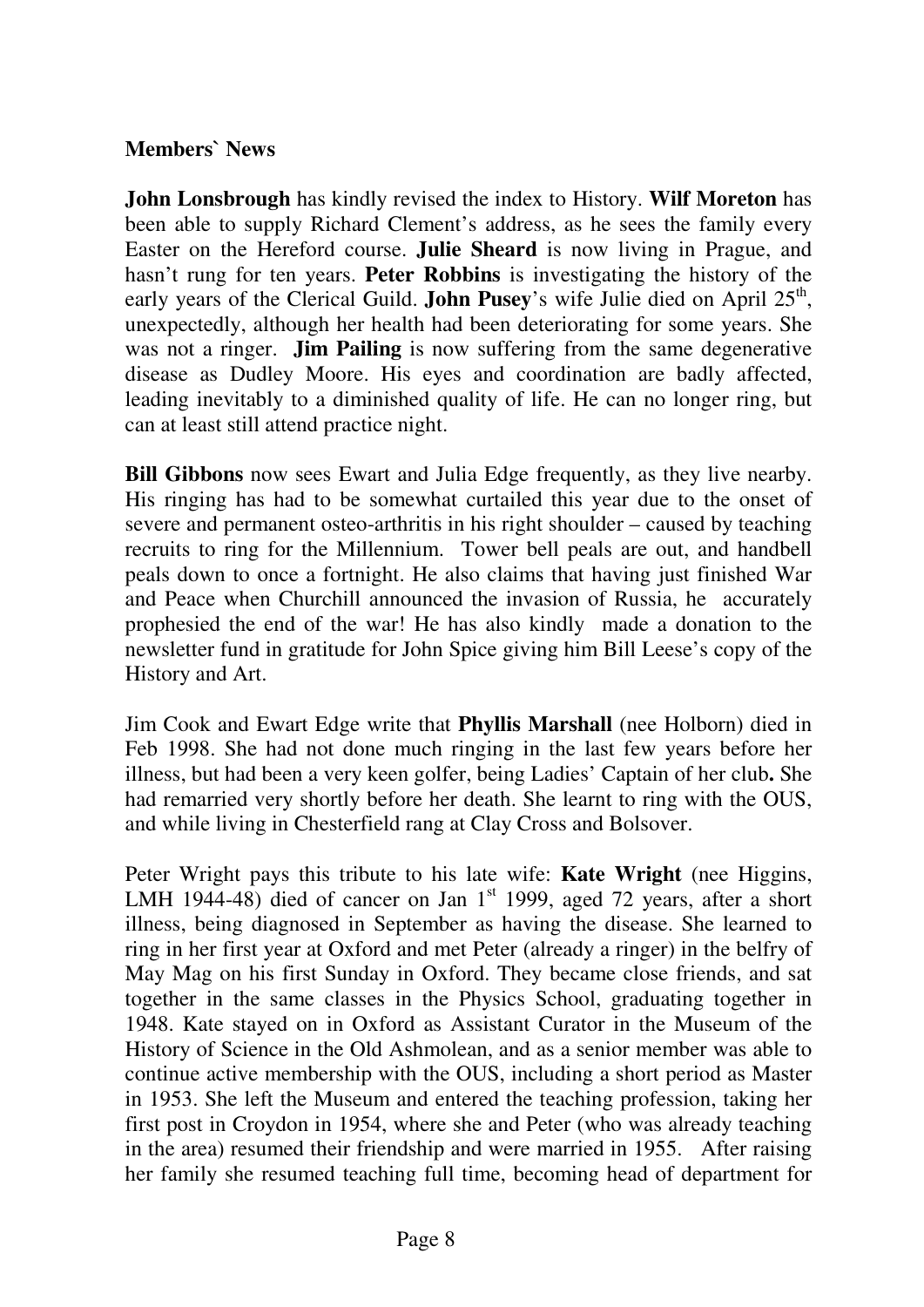Physics at the Dame Alice Harper School in Bedford, retiring in 1987 to an active retirement including teaching a fair number of new ringers at Ampthill.

As a ringer she had been a keen and skilful member of the OUS, ODG and Yorkshire Association in her early years, ringing 63 peals (2 as conductor), including 17 on handbells, in all the standard methods, but rang her last peal in 1961, being content thereafter to be a Sunday service ringer with occasional quarter-peals. She and Peter celebrated their Ruby wedding in 1995 with a quarter of Bob Major (conducted by Peter), and she rang her last quarter (Grandsire Triples, also conducted by Peter) in 1997. As an active member of Ampthill church in many ways, especially as chorister and ringer, she will be sorely missed.

**Joan Marshall** died on Dec 21<sup>st</sup> 1998. (obituary RW 12-3-99). An undergraduate at LMH, her knowledge of German took her into secret work during the war. She learned to ring at Bucklebury in 1957, after going down. **John Ellams** has also died. (obituary RW 30-4-99). A CC rep, he reintroduced David Thorne, a later editor of the RW, to ringing. He rang a total of eight peals, and his appearance on a recent tour will be well remembered.

# **OUS Peals**

Peals rung for the Society since January 1999 are now published on the website. Mark Humphreys hopes to extend this to cover all the Society's peals eventually.

 He says 'The newly-elected Master is keen to encourage peal ringing both amongst the resident and non-resident members, and would like to hear from any non-resident members who may not presently be on the 'peal list' to contact him (at New College, or by telephone on 01865 513016) if they wish to be involved in OUS peals this year. There has been something of a resurgence in residents' peal ringing activities this year - long may it continue, and with the support of non-resident members.'

# **Dorothy L Sayers**

The Society is an honorary member of the DLS Society, and dedicates peals to her memory at appropriate times*. Jean Pailing writes:* 

To refresh your memories! The OUSCR is an honorary member of the DLSS, a compliment returned on behalf of DLS herself who in the 1950s was made an honorary member of the OUS. The DLSS flourishes as never before and to give you details of all the activities would be impossible. For me,the high spot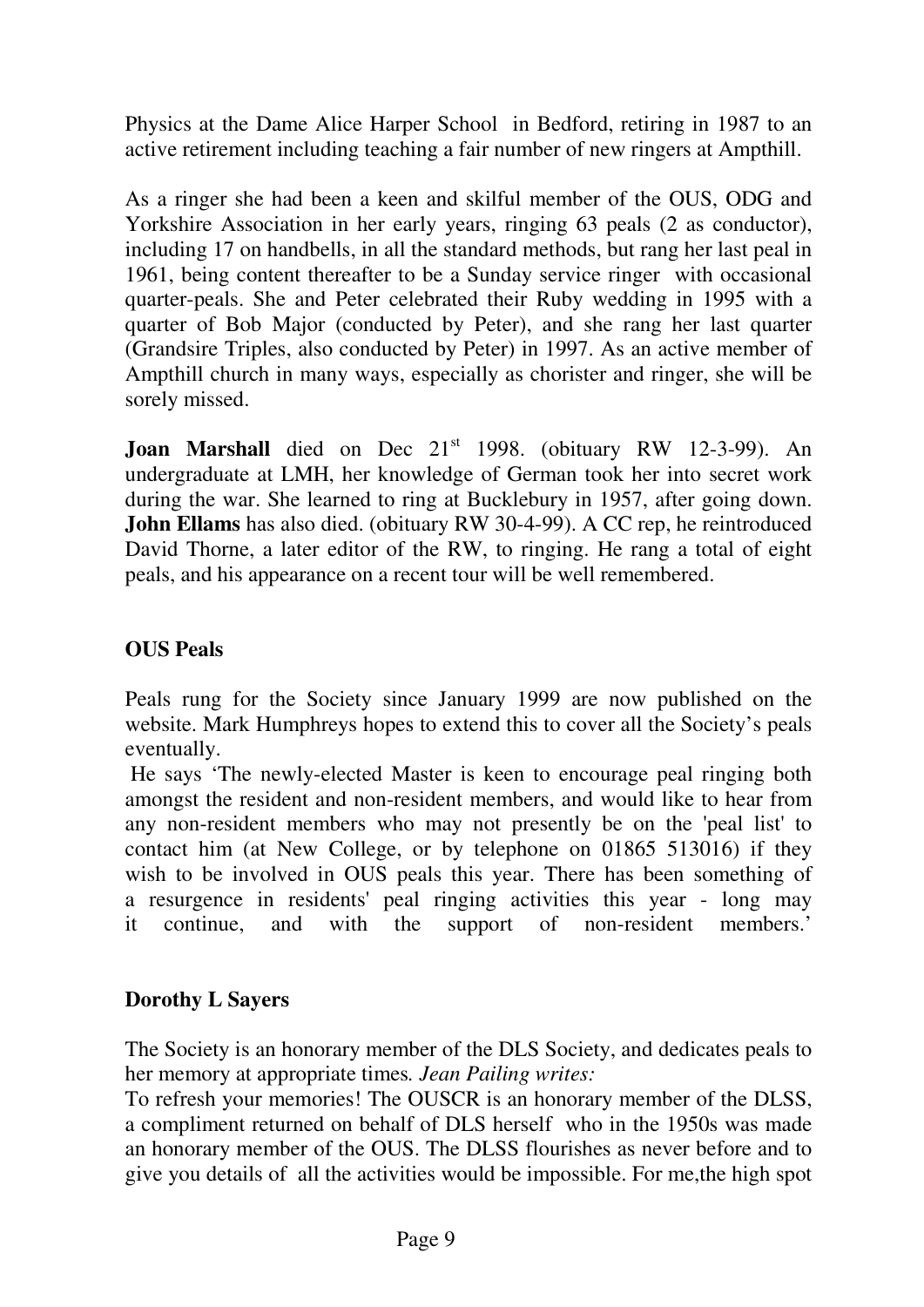this year has been the dramatic reading of three of the plays from The Man Born to be King. The production, directed by Sheila Mitchell, took place at The City Temple in Holborn, and parts were read by members of the DLSS and RADIUS. The Evangelist's linking words were read by P.D. James.

In April, the DLSS was privileged to spend the day as guests of Roedean School: here were let into some of the secrets of Roedean life, and gained first hand experience of the famous bracing winds which make Roedean girls what they are! DLS' Sussex connections were explored, clergy ancestors and so forth, and we also treated to a quasi-serious paper on Lord Peter Wimsey's sister's years at Roedean – a seamless blend of fact and fiction (mostly fiction!).

Over 80 members attended the  $24<sup>th</sup>$  annual Convention in Newnham College, Cambridge, where the theme was 'DLS – a voice for her time'. Many fresh views of DLS were presented, from 'Reviewer of Detective Fiction' to 'DLS and the Jewish Tradition'. From the report of the convention it would seem that, as always, it was an intense weekend of lectures and activities with more than a little fun thrown in. Just what DLS would have liked!

For those who would like to know more about the DLSS, the website is www.sayers.org.uk.

# **Residents' Review**

#### *Chris Poole writes:*

The first major event of the term was the Annual Dinner at LMH. The Friday night before at the Folly Bridge Inn was indeed splendid, with the hard core (Stubbs, Camp) kicking off the proceedings early in the evening. Then came dinner day itself. A number of peals were rung by the Society and some CUG compliment on handbells. The lead up to the dinner unfolded in its traditional manner in the King's Arms, building up to the evening itself. I am told that the speeches continued to get better (!), after which we relocated to Wolfson for the bar afterwards, the night concluding with Andrew Stubbs buying a comedy round of 5 pints of Hook Norton after most other people had left. I should perhaps mention and congratulate Robin and Dorothy on their engagement (now happily married), even if those extra 30 seconds in my speech did cost Nigel Bailey the sweepstake!

Having recovered from the dinner, it was that time of year again when we had our joint outing with our fenland friends. Mark Humphreys ably organised the outing to the Coventry area, although he and a few others got more then they bargained for with the mixed grill.

The CUG dinner at the end of term was an enjoyable event, although one member felt he was still hungry afterwards and stopped off at the local kebab van on the way back!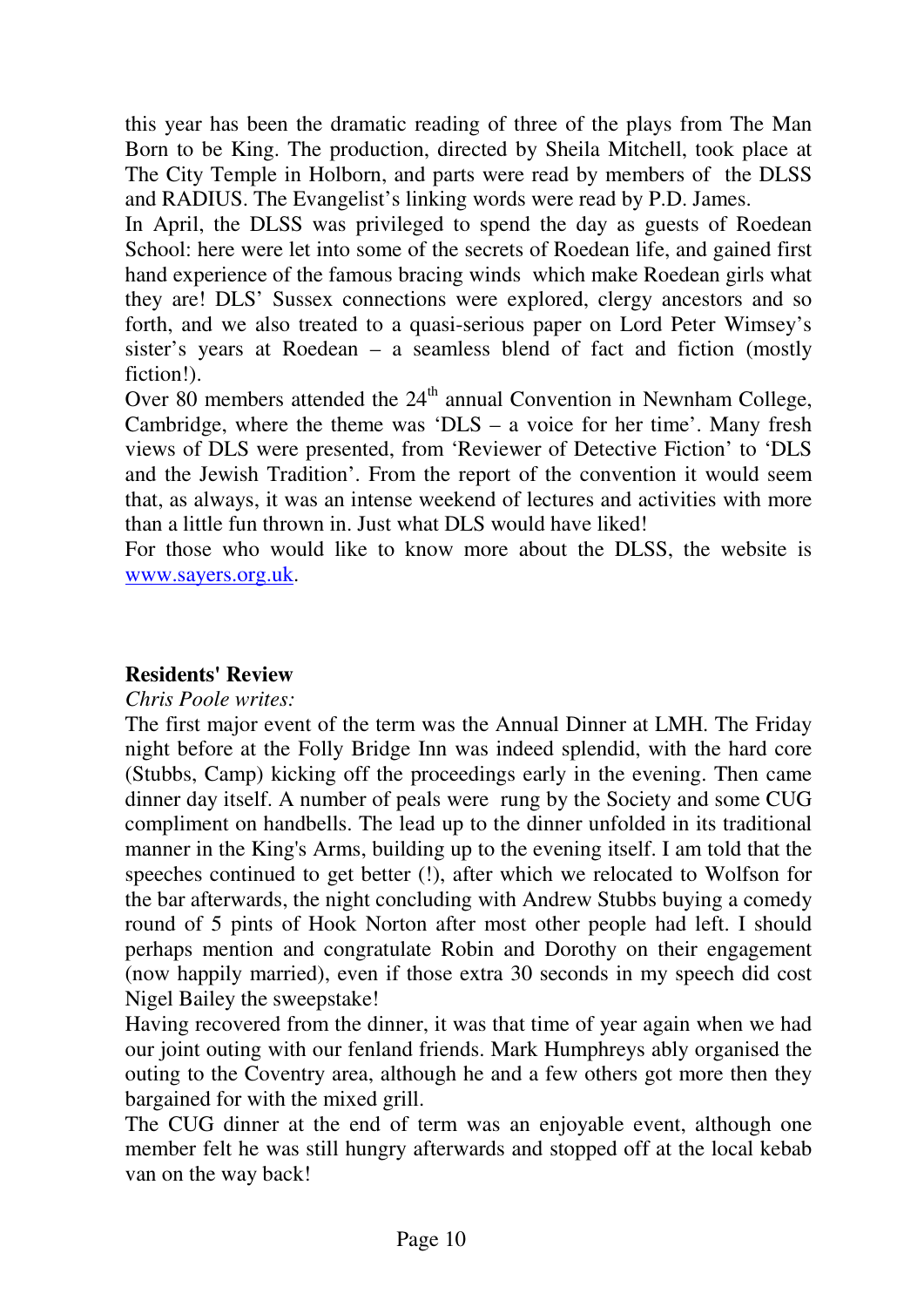Thanks must go to Dave Bennett for organising a superb tour in the dark depths of Bournemouth. The tour certainly contained all the typical hallmarks of an OUS tour, there being copious amounts of alcohol with ringing sprinkled between to pad things out. We also bore witness to John Camp, Andrew Graham and their bunch of followers making their acting debuts whilst fleeting across a stage at one of the towers that happened to be host to some local performers!

Next on the timetable was Trinity Term. At the end of first week, May morning dawned upon is with its usual yearly spot, with ringing at SMV and a lardy breakfast to follow. The Summer outing occurred a few weeks later with visits to both the Appleton towers. The workshop in Appleton proved to be more than a handful for one of our long-armed members insisted on stretching them as far as he could with truly amusing results.

The end of the term saw a handful of people with their noses to the grindstone before the start of their finals. Those of us without finals met up with people after they finished for celebrations. I perhaps should mention (for future historical evidence) that Chris Rusby can't hold his alcohol - literally, as his champagne bottle, hitherto unopened, slipped through his fingers and smashed into smithereens on Merton Street.

Finally we had Michaelmas Term. The Freshers' practice was first on the agenda, with a fine trip to The Victoria afterwards (£5 a jug - not bad!). The Fresher's outing (note the place of the apostrophe, pedants) occurred slightly later to the Witney area. As always, this was a grand day out. The next few weeks led up to the SUA striking competitions in Cardiff. Although we had one person drop out through illness on the day, the band (though not strictly OUS for the 8-bell) came a respectable third (cheers Stuart for standing in at the last minute.) The 6-bell - well, that was a different story. This occurred in the afternoon and, as we were drawn 6th, happened after some drinking. However, we notched up first position in this (ringing bob minor), whereas our usual competitors came just above the scratch band. The end of term was the run up to the AGM. This was going to be no ordinary AGM, as it had the untraditional events of two contested elections - one for president and the other one for mastership. The committee returned from the Turf for their committee meal with the outgoing president (Andrew Stubbs) to find a horde of OUS members (both badgers and residents) awaiting them in the dungeons of Exeter College. The meeting took its usual form and the outcome of the votes was John Camp voted in as President, and Mark Humphreys as Master (though the latter was extremely close!). 1999 concluded with my last practice on the Tuesday and a cheese and wine party on the Thursday (8th week.)

I've also been asked to write a bit on the ringing side of things and about the resident culture. Well, as you probably know, we have our weekly practices on Tuesday nights (at Mary Mag.) with practices at St. Thos and St. Cross